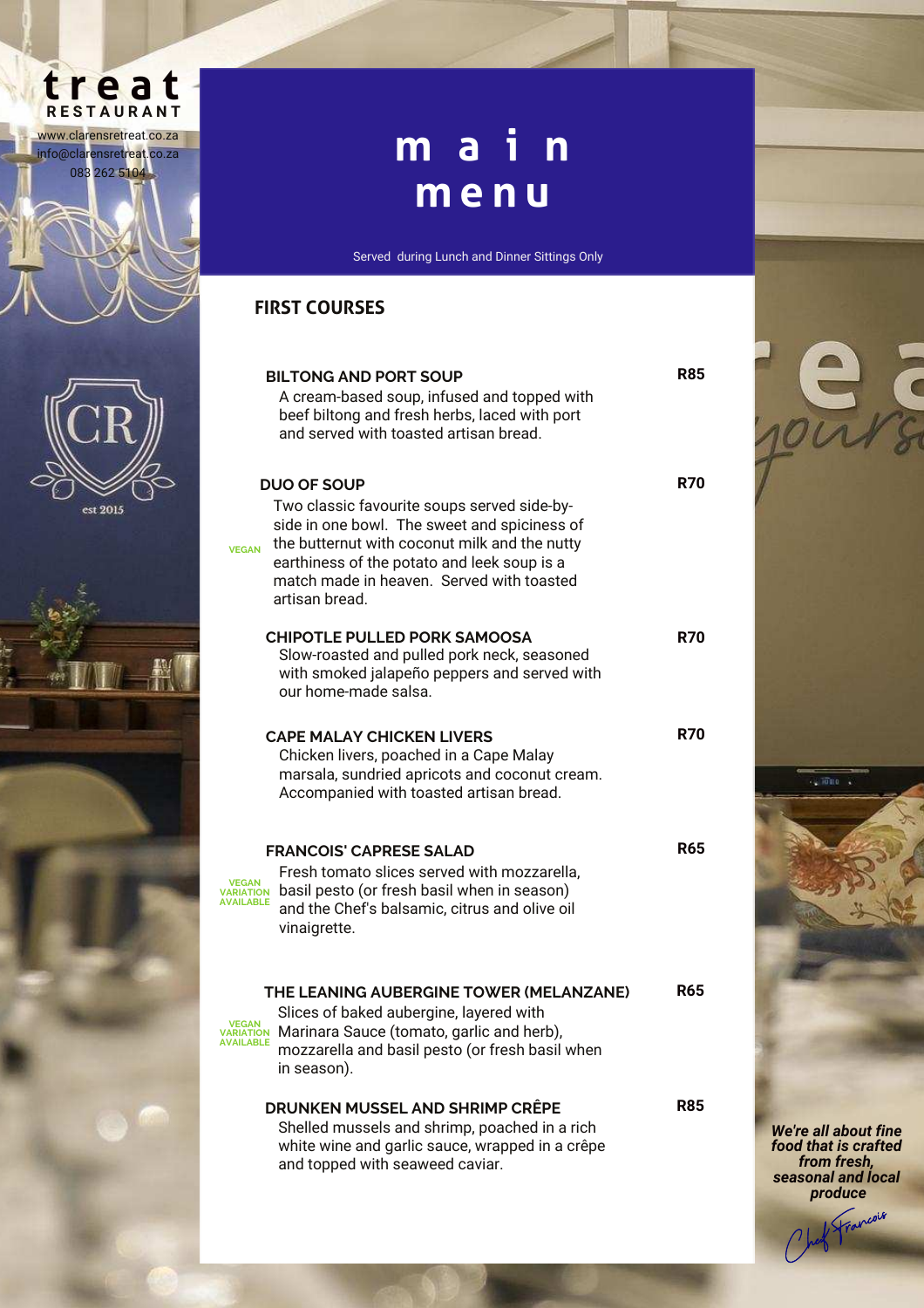# treat

www.clarensretreat.co.za info@clarensretreat.co.za 083 262 5104

est 2015

## **d i n n e r m a i n m e n u**

Served during Lunch and Dinner Sittings Only

#### **MAIN COURSES**

| <b>NEW ENGLAND SEAFOOD CHOWDER</b>                                                                                                        | R <sub>155</sub> |
|-------------------------------------------------------------------------------------------------------------------------------------------|------------------|
| A wholesome creamy chowder with line fish,<br>salmon, mussels and prawn meat topped with<br>seaweed caviar and served with artisan bread. |                  |
| <b>FRANCOIS' KINGKLIP THERMIDOR</b>                                                                                                       | R185             |
| Pan-seared Kingklip, topped with poached<br>shrimp and a Buerre Blanc sauce, accompanied<br>by a creamy spinach Orzo risotto.             |                  |
| <b>SLOW-ROASTED LAMB SHANK</b><br>Served with the Chef's cassia and star anise-                                                           | R185             |
| infused red wine Jus on black truffle laced<br>creamed potato and accompanied with                                                        |                  |
| seasonal roasted vegetables.                                                                                                              |                  |
| <b>RACK OF LAMB (SERVED MEDIUM)</b><br>A grilled two-bone rack of lamb, served with                                                       | R <sub>165</sub> |
| new potatoes sautéed in garlic butter,<br>accompanied with seasonal roasted vegetables.                                                   |                  |
|                                                                                                                                           |                  |
| <b>GRILLED BEEF FILLET MIGNON (250G HAND-CUT)</b><br>Served medium to rare on a potato Galette,                                           | R190             |
| topped with a mushroom and cabernet sauce and<br>accompanied with seasonal roasted vegetables.                                            |                  |
|                                                                                                                                           |                  |
| <b>BEEF RIBEYE STEAK (300G HAND-CUT)</b>                                                                                                  | R <sub>185</sub> |
| Off the bone, flame-grilled ribeye steak, served<br>medium to medium-rare, with sauce Béarnaise,                                          |                  |
| mustard mashed potato and oven-roasted<br>vegetables.                                                                                     |                  |
| ASIAN GLAZED STICKY PORK BELLY                                                                                                            | R <sub>175</sub> |
| Slow-roasted tender pork belly, glazed with a<br>sticky Asian-inspired sauce, served on a bed of                                          |                  |
| egg noodles and sesame tossed garden stir-fry.                                                                                            |                  |
| <b>MEDITERRANEAN CHICKEN SKEWERS</b><br>Deboned, skin-on chicken thighs, skewered with                                                    | R <sub>155</sub> |
| peppers and red onions, served on a bed of<br>velvety porchini rosmarino risotto.                                                         |                  |
|                                                                                                                                           |                  |



We're all about fine food that is crafted from fresh, seasonal and local produce Chef Francois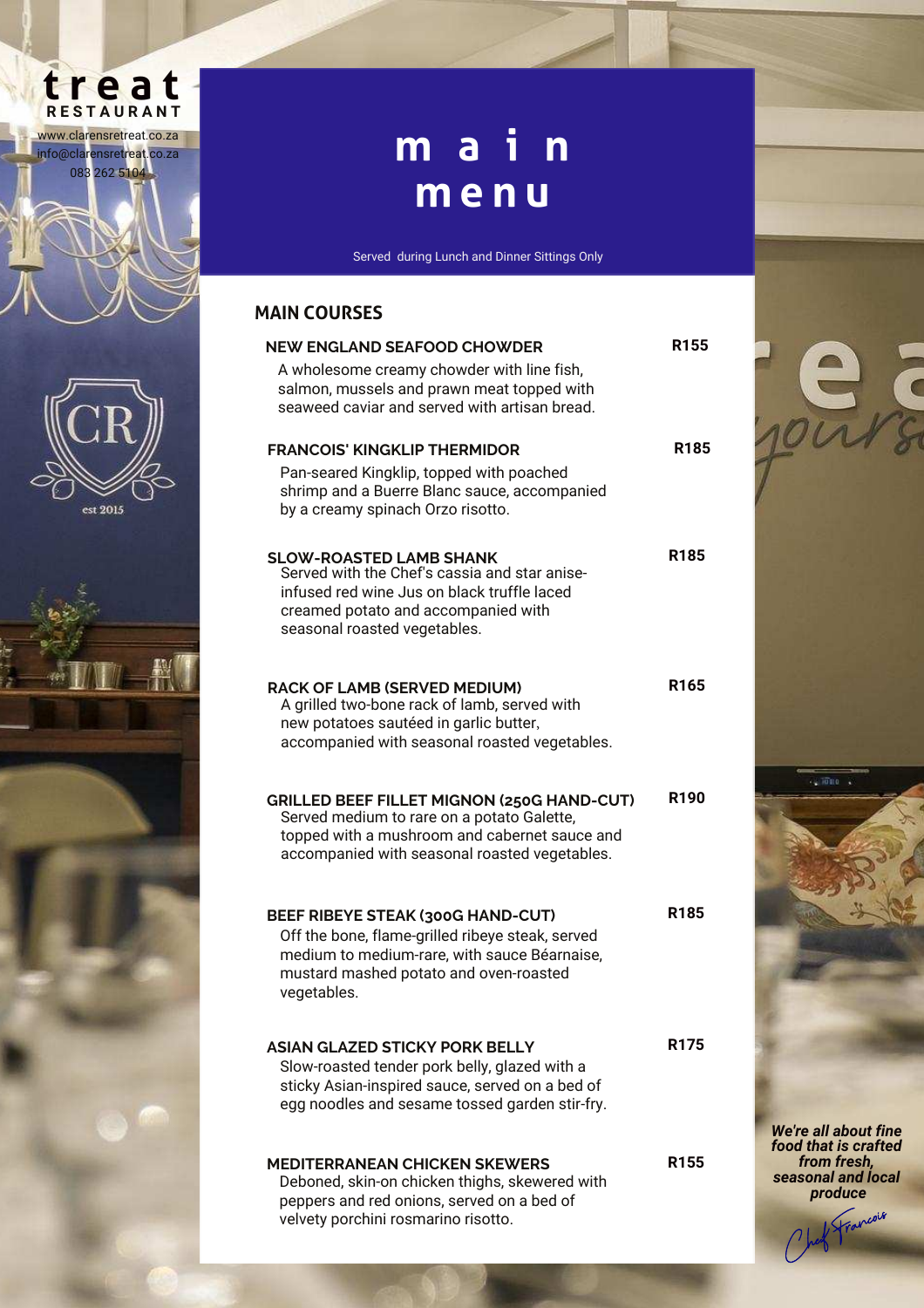



## **d i n n e r m a i n m e n u**

Served during Lunch and Dinner Sittings Only

#### **PASTA**

VEGAN

VEGAN

| <b>CHEF'S BEEF RAGU</b><br>Slow-cooked pulled Beef Brisket in a home-made<br>red wine beef stock, Kalamata olives, anchovy and<br>tomato Concasse. Served on penne pasta with<br>coconut and tomato cream.                    | R155             |
|-------------------------------------------------------------------------------------------------------------------------------------------------------------------------------------------------------------------------------|------------------|
| <b>VEGETABLE RAGÙ</b><br>Oven-roasted seasonal vegetables, served on<br>١Ń<br>penne pasta with a coconut and tomato cream.                                                                                                    | R <sub>135</sub> |
| <b>SEAFOOD BUCATINI</b><br>Shelled and half-shell mussels, shrimp, prawn<br>meat, kingklip and smoked salmon, poached in<br>a creamy white wine sauce and served on a<br>bed of bucatini pasta (hollow spaghetti).            | R <sub>165</sub> |
| <b>CURRIES</b>                                                                                                                                                                                                                |                  |
| <b>KASHMIRI LAMB CURRY</b><br>With blanched almonds and served with<br>basmati rice, spicy sambal, atchar and<br>papadum.                                                                                                     | R <sub>185</sub> |
| <b>GREEN THAI CHICKEN CURRY</b><br>Chicken breast fillets, poached in an aromatic<br>blend of coconut milk, lemon grass, green chilli<br>and ginger, served on basmati rice.                                                  | R <sub>155</sub> |
| <b>CAPE MALAY VEGETABLE CURRY</b><br>Seasonal vegetables, poached in a thick<br>coconut, almond and apricot marsala and<br>served with basmati rice. Accompanied with<br>spicy sambal, sundried peach chutney and<br>papadum. | R <sub>135</sub> |



We're all about fine food that is crafted from fresh, seasonal and local produce red Francois